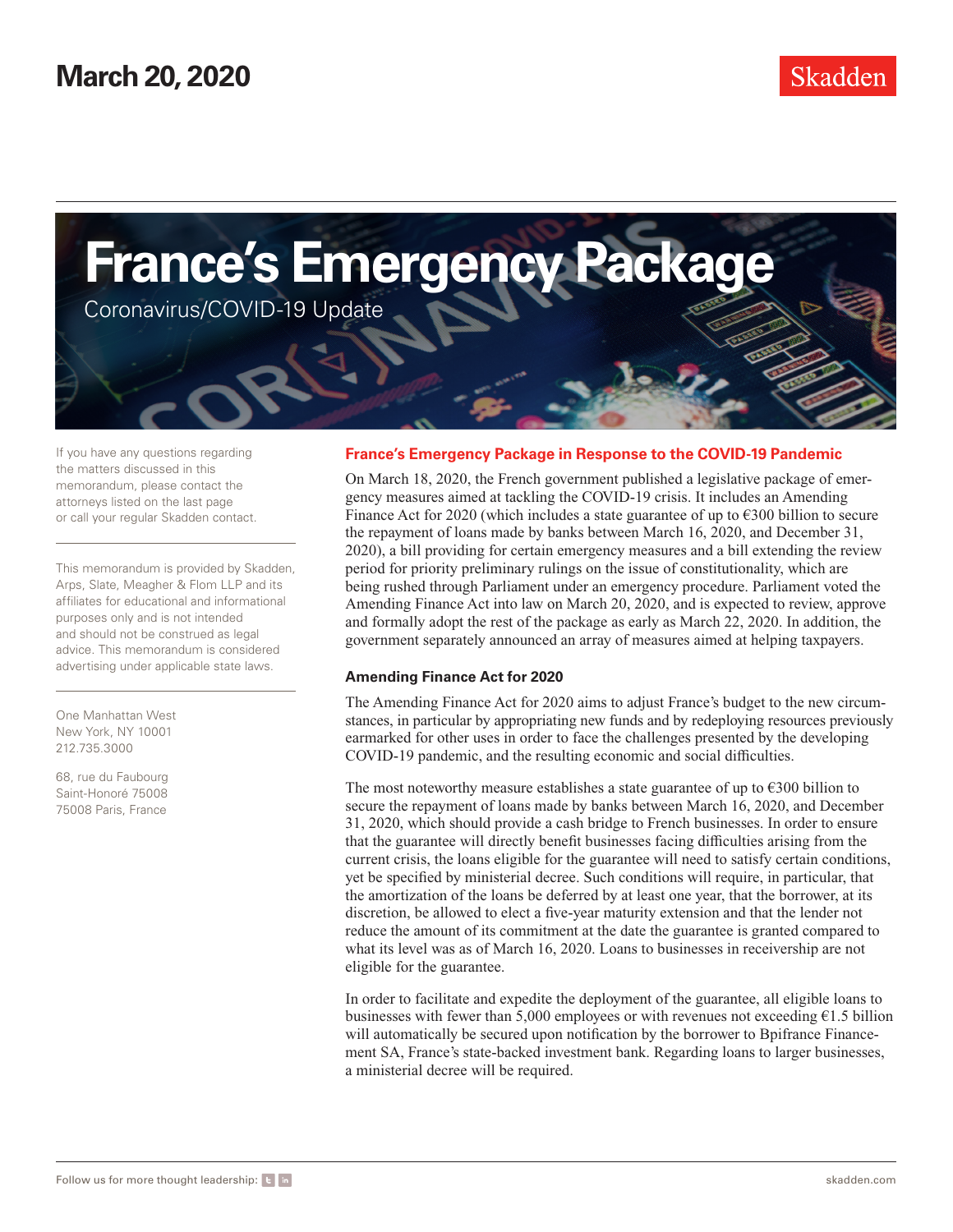# **France's Emergency Package in Response to the COVID-19 Pandemic**

### **Emergency Bill To Combat the COVID-19 Crisis**

The bill providing for emergency measures addresses numerous urgent matters, including postponing the second round of the municipal elections to June 2020 and declaring a public health state of emergency. In the economic realm, the main provision of this piece of legislation would allow the government to adopt, through ordinances (ordonnances) as opposed to laws passed by Parliament, measures aimed at limiting business failures and layoffs, whether the persons concerned are incorporated or incorporated enterprises, employees or independent workers.

The authority to be vested in the government is very broad and would in particular include:

- **Cash flow support:** direct or indirect financial help for businesses facing significant hardship and whose survival is at stake, as well as the creation of a solidarity fund that will be financed jointly by the state and the French regions;
- **Employment law:** measures limiting layoffs by:
	- facilitating part-time work;
	- granting certain subsidies and benefits in case of exceptional and substantial health risks;
	- adapting the rules under which workers accrue and use paid vacation days by providing greater discretion to employers;
	- introducing exemptions to the labor legislation on maximum working time for companies operating in certain sectors deemed particularly necessary for the safety of the country, its economy and its people;
	- adapting the rules under which works councils (comités sociaux et économiques) carry out their duties, in particular by reducing the time period they are granted to opine on matters referred to them;
- **Contractual relationships:** measures amending the contractual obligations that businesses in the private sector owe to their clients and suppliers, in particular with respect to payment terms and penalties. The bill particularly references the travel and hospitality industry and includes provisions for public procurement contracts broadly similar to those applicable to the private sector;
- **Bankruptcy law:** measures adapting bankruptcy rules and related regulations in order to prevent the failure of businesses during the public health crisis;
- **Evictions:** measures amending eviction rules for tenants by extending the time period during which landlords are not allowed to request the eviction of their tenants;

- **Payment of rent or utility bills:** measures postponing or spreading over time the payment of rent, gas, electricity or water bills relating to business premises, and suspending financial penalties or sanctions reducing the supply of such services for default of payment. This measure would only benefit very small enterprises threatened by the pandemic.

Other measures relate to the functioning of the administration and the courts, giving the government extensive powers to adjust the rules to the new circumstances, in particular by:

- amending the time periods provided for the filing or review of declarations and requests, with or by public agencies or bodies, public consultations and related matters;
- amending, suspending, tolling or reporting certain statutes of limitations or time periods prescribed for certain administrative procedures, for a period of up to three months from March 12, 2020;
- adjusting, but only to the extent required to limit the propagation of the COVID-19 virus, the rules governing the activity, makeup and territorial jurisdiction of judicial and administrative courts (other than criminal courts);
- adjusting certain aspects of criminal procedure to take into consideration the threats created by the COVID-19 virus (including, for instance, allowing attorneys to appear via video conference or other means to assist persons held in custody).

In a similar vein, the government is tasked with relaxing certain rules under which the managing bodies of private and public legal persons operate, including shareholder meetings or meetings of board of directors and similar bodies. The rules governing the preparation, auditing and approval of financial statements and the declaration of dividends may also be amended.

## **Bill for Extending the Review Period in Certain Constitutional Matters**

The third component of the legislative package presented by the government has a narrower and more technical scope and relates to "priority preliminary rulings on the issue of constitutionality" (so-called QPCs). In proceedings before a court, an applicant can raise the question by way of a QPC as to whether a legislative provision violates the rights and freedoms guaranteed by the French Constitution; under certain conditions, this question is then referred to the Conseil d'État or the Cour de Cassation, which may, within three months, refer it to the Conseil Constitutionnel, which, in turn, has three months to conduct its review and rule on the matter. In light of the present circumstances, which hinder the ability of these three courts to convene and consider the applications referred to them, the three-month review periods mentioned above would be suspended until June 30, 2020.